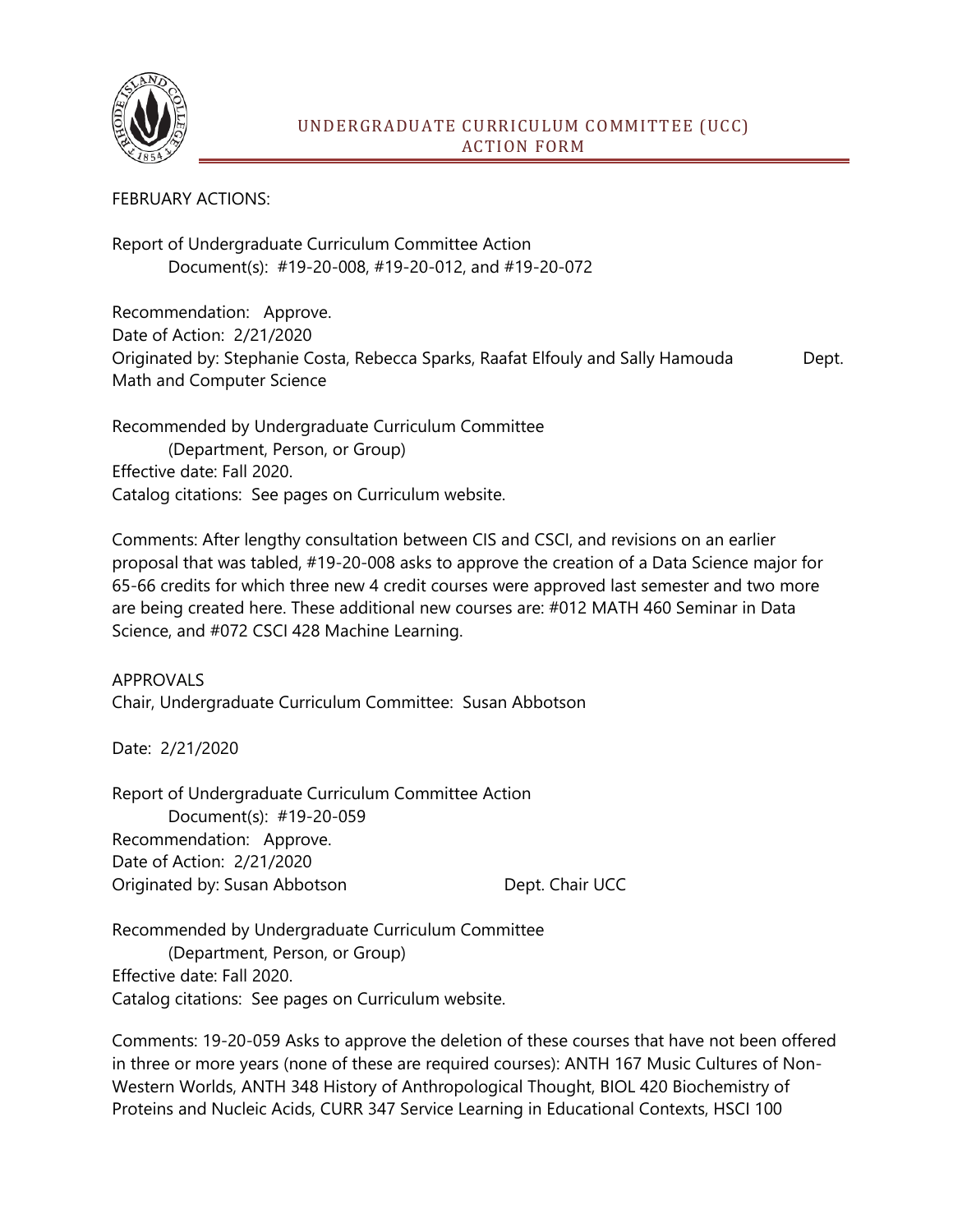Introduction to Food Safety, HSCI 202 Fundamentals of Food Processing, HONR 162 (used for Core 3 honors classes), LBRS 201 U. S. Labor History, LBRS 202 Labor Law, LBRS 203 Structure and Function of Unions, LBRS 204 The Image of the Worker in American Literature, LBRS 301 Theories of the Labor Movement, LBRS 302 Collective Bargaining and Contract Administration, LBRS 303 The Sociology of Work, LBRS 304 Contemporary Labor Problems, LBRS 305 Women and Work, LBRS 306 Organized Labor and the Urban Crisis, LBRS 307 Minority Workers and Organized Labor, and PHIL 167 Native American Philosophy; and the entire Labor Studies minor as we no longer have any faculty to teach this; also revisions to AFRI 162 Non-Western Worlds and COMM 162 East Asian Popular Cinema (both kept but no longer listed as core 3), CHEM 420, and MUS 167 (take out each one's cross-listing with a deleted course—BIOL 420 and ANTH 167). ANTH 167 is also being removed as an option in Music programs and from the Gen Ed. lists.

## APPROVALS

Chair, Undergraduate Curriculum Committee: Susan Abbotson

Date: 2/21/2020

Report of Undergraduate Curriculum Committee Action Document(s): #19-20-060-#19-20-065 Recommendation: Approve. Date of Action: 2/21/2020 Originated by: Julie Urda Dept. Management and Marketing

Recommended by Undergraduate Curriculum Committee (Department, Person, or Group) Effective date: Fall 2020. Catalog citations: See pages on Curriculum website.

Comments: 19-20-060 Asks to approve the revision of the Human Resources concentration in the Management program. This update will reduce total credits from 80 to 76 credits and it will strengthen the program. One course, #062 MGT 424 Employee Relations and Performance Management will be deleted, but the materials from this course will be spread among other courses in this program that are increasing by a credit to also cover other new material. Those courses are #061 MGT 423 Compensation and Benefits Administration, #063 MGT 425 Recruitment and Selection, and #064 MGT 428 Human Resource Development. These four courses are also used by HCA but the changes will not affect their total credits. There will also be the addition of a new course, #065 MGT 430 Strategic Human Resource Management.

## APPROVALS

Chair, Undergraduate Curriculum Committee: Susan Abbotson

Date: 2/21/2020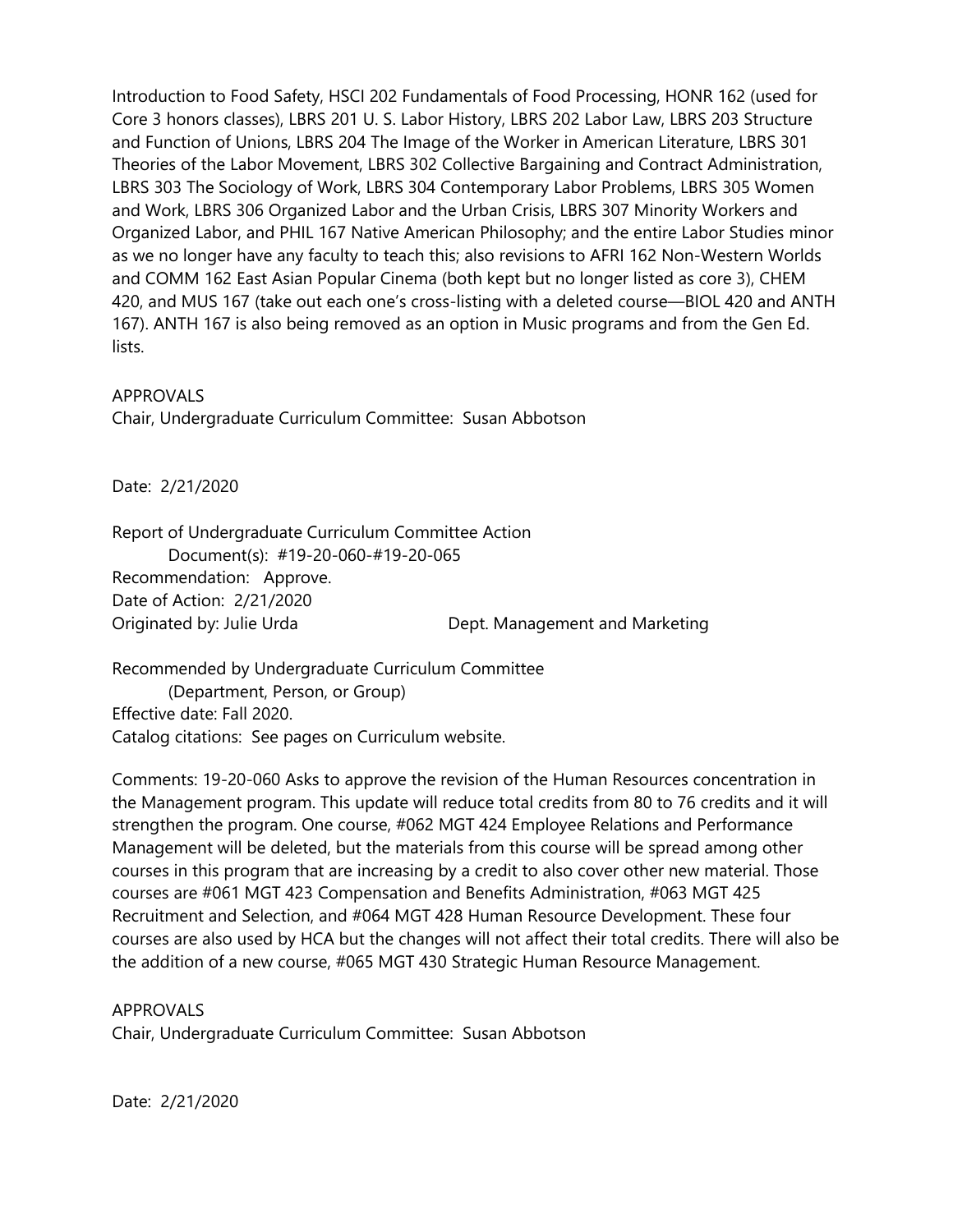Report of Undergraduate Curriculum Committee Action Document(s): #19-20-066

Recommendation: Approve. Date of Action: 2/21/2020 Originated by: Anthony Galvez **Dept. Chair Communication** 

Recommended by Undergraduate Curriculum Committee (Department, Person, or Group) Effective date: Fall 2020. Catalog citations: See pages on Curriculum website.

Comments: 19-20-066 Asks to approve the deletion of COMM 338 Communication for Health Professionals from the electives for the Public and Professional Communications concentration, as it was added in error. This does not affect any program totals.

APPROVALS Chair, Undergraduate Curriculum Committee: Susan Abbotson

Date: 2/21/2020

Report of Undergraduate Curriculum Committee Action Document(s): #19-20-067 Recommendation: Approve. Date of Action: 2/21/2020 Originated by: Mimi Mumm Dept. SWRK

Recommended by Undergraduate Curriculum Committee (Department, Person, or Group) Effective date: Fall 2020. Catalog citations: See pages on Curriculum website.

Comments: 19-20-067 Asks to approve the creation of a new elective course: SWRK 411 Yoga and Meditation in Social Work. Developed from a successful workshop course, this will be different from the HPE yoga courses as it covers more than instruction in yoga, but also its uses in therapy and other social work situations. This will be open also to graduate students and has been approved by the Graduate Committee.

APPROVALS

Chair, Undergraduate Curriculum Committee: Susan Abbotson

Date: 2/21/2020

Report of Undergraduate Curriculum Committee Action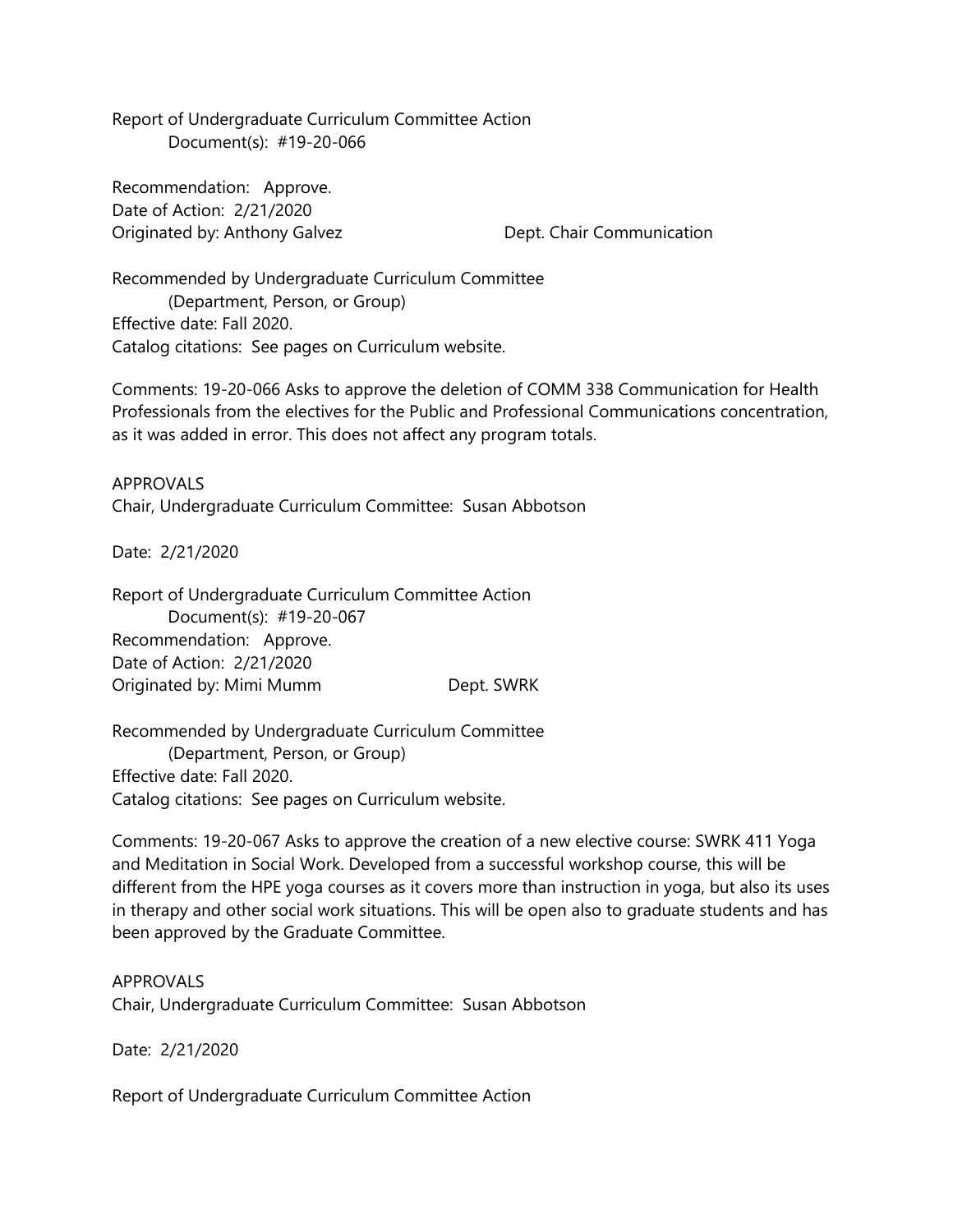Document(s): #19-20-068-#19-20-071 Recommendation: Approve (once remaining acknowledgment signatures have been collected). Date of Action: 2/21/2020 Originated by: Joe Zornardo Dept. English

Recommended by Undergraduate Curriculum Committee (Department, Person, or Group) Effective date: Fall 2020. Catalog citations: See pages on Curriculum website.

Comments: Asks to approve the creation of a new English major concentration in Public Writing. This will be a 44-credit program, that requires an internship. #069 Asks to approve the revision of the Rhetoric and Writing minor into a Public Writing minor; this will be 24 credits. #070 Asks to approve the creation of a new course, ENGL 222 Introduction to Public Writing, that will be required in both the Public Writing major and minor. #071 Asks to approve revisions to titles, descriptions, prerequisites of several ENGL courses to better fit with the new English Public Writing major: courses affected are ENGL 230, 231, 232, 378, 379 and 477. Many of these are used in the School of Business and they have been informed of these new opportunities.

APPROVALS Chair, Undergraduate Curriculum Committee: Susan Abbotson

Date: 2/21/2020

Report of Undergraduate Curriculum Committee Action Document(s): #19-20-073-#19-20-075 Recommendation: Approve. Date of Action: 2/21/2020 Originated by: Lisa Bain Dept. CIS

Recommended by Undergraduate Curriculum Committee (Department, Person, or Group) Effective date: Fall 2020. Catalog citations: See pages on Curriculum website.

Comments: Asks to approve the revision of prerequisites for CIS 470 Introduction to Data Science and #074 the revision of prerequisites for CIS 472 Data Visualization to make them more accessible by adding in more alternatives. #075 asks to approve revisions to the Data Science Minor to make it more accessible to students outside the direct field of CIS, which will be raised to 24 credits. More MATH options will be added to the requirements, along with an additional course (choice of CIS 301 or CSCI 157) to avoid any hidden prerequisites given other changes to the prerequisites of courses in the program.

APPROVALS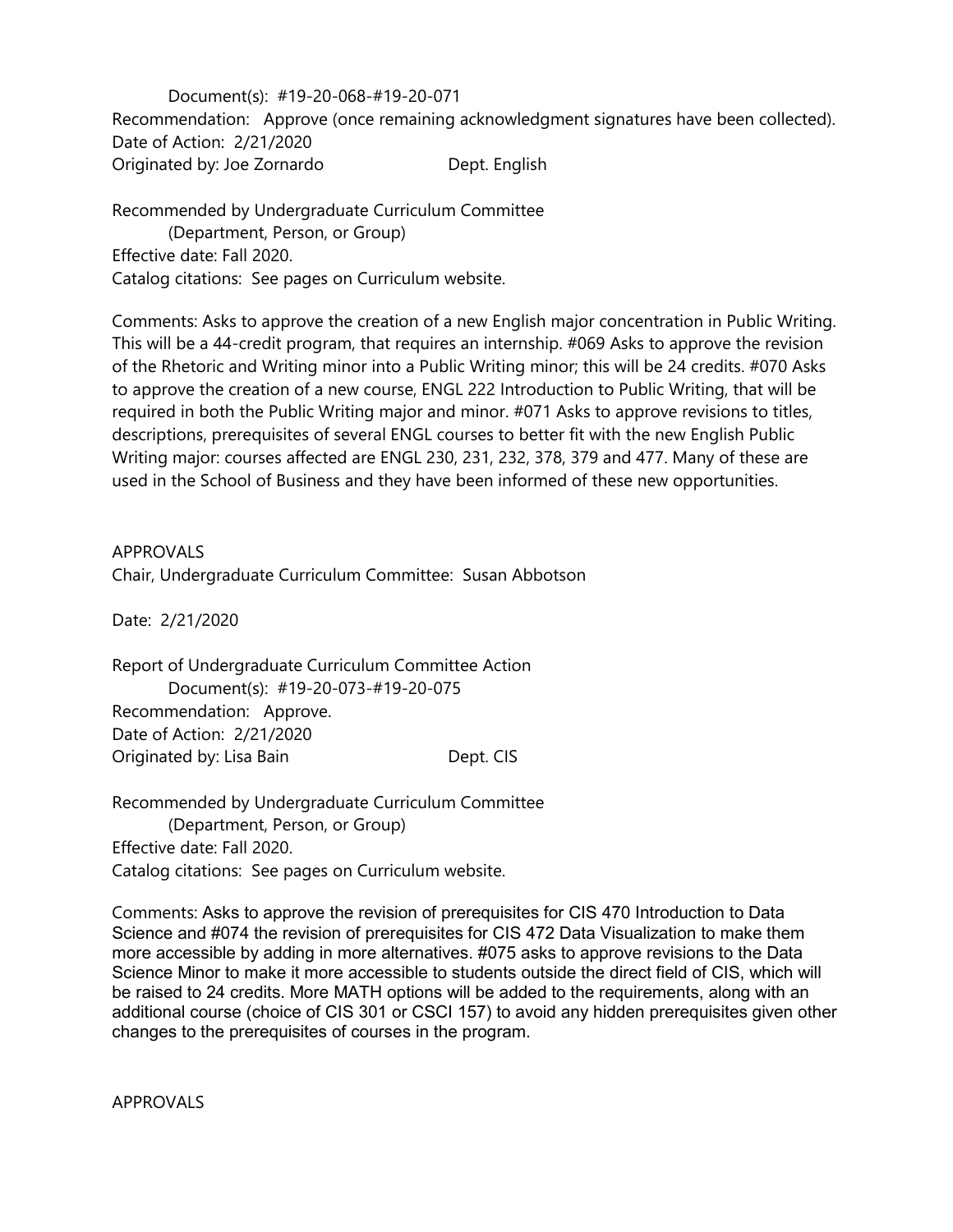Chair, Undergraduate Curriculum Committee: Susan Abbotson

Date: 2/21/2020

Report of Undergraduate Curriculum Committee Action Document(s): #19-20-076 Recommendation: Approve. Date of Action: 2/21/2020 Originated by: Peter Mendy Dept. History

Recommended by Undergraduate Curriculum Committee (Department, Person, or Group) Effective date: Fall 2020. Catalog citations: See pages on Curriculum website.

Comments: Asks to approve the revision of an old Gen Ed. Core 4 course into a Connections course: HIST 265 Post-1945 Conflicts in Africa and Globally. It has a new title, description, and prerequisites.

APPROVALS Chair, Undergraduate Curriculum Committee: Susan Abbotson

Date: 2/21/2020

Report of Undergraduate Curriculum Committee Action Document(s): #19-20-078 Recommendation: Approve. Date of Action: 2/21/2020 Originated by: Holly Shadoian Dept. VP Undergraduate Affairs

Recommended by Undergraduate Curriculum Committee (Department, Person, or Group) Effective date: Fall 2020. Catalog citations: See pages on Curriculum website.

Comments: Asks to approve the deletion from the catalog of a policy (that has not been enforced as it would be detrimental to a student's progression) that requires students to switch to a brand new major if they have to repeat any course for their current major more than twice.

APPROVALS Chair, Undergraduate Curriculum Committee: Susan Abbotson